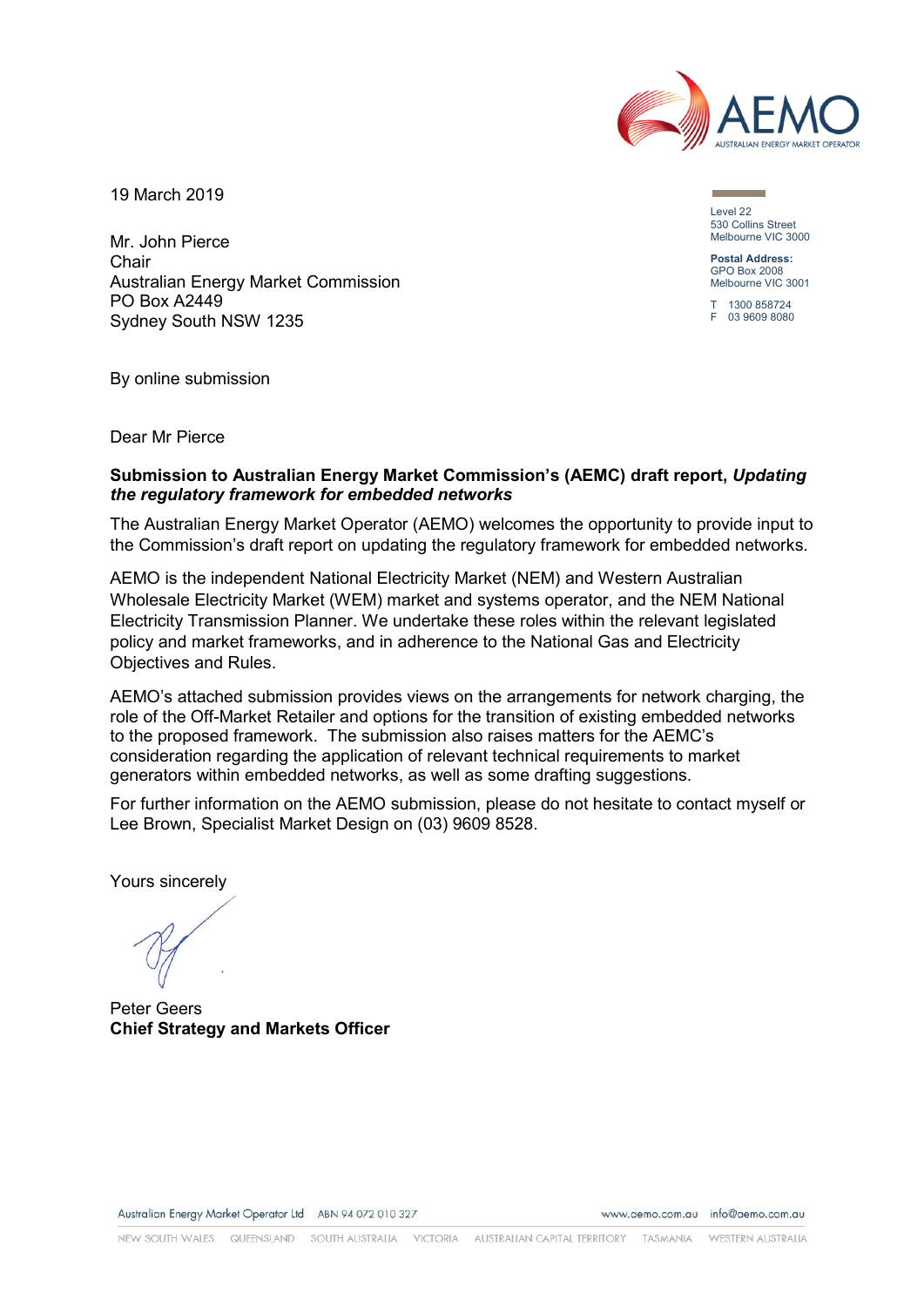

# **ATTACHMENT – AEMO SUBMISSION ON DRAFT REPORT - UPDATING THE REGULATORY FRAMEWORK FOR EMBEDDED NETWORKS**

### **1. Network charging**

The draft report considers two alternatives for the management of network charging in embedded networks for customers who move to an on-market retailer. The first model presented requires the Embedded Network Service Provider (ENSP) to be responsible for network billing in embedded networks. The draft report considers this to be the preferred model and proposes that AEMO establish procedures in order that there is a NEM-wide format for the creation of a network bill.

The second model considered is that an intermediary facilitate network changing within embedded networks. AEMO and Distribution Network Service Providers (DNSPs) are identified as parties who could undertake such a role.

In either case, it is proposed that customers within an embedded network who move on-market, should be charged a 'shadow' price – matching the network charge that would apply if they were connected directly to the local distribution network.

AEMO considers that the model preferred in the draft report requiring the ENSP to be responsible for network billing is problematic, primarily due to cost, practicality and proportionality.

To calculate and apply the correct 'shadow' network charge, ENSPs would have to replicate the functionality of distribution billing systems, but with the added complexity that the system would need to accommodate calculation, publication and invoicing for all the distribution networks that they operate within.

To do this they would need to be capable of accepting, holding and maintaining a register of distribution network tariffs and associated charging rates, at least for small customer tariffs, as updated from time to time. ENSPs would need to perform calculations using these data inputs and analyzing additional inputs of energy used over time. As distribution tariffs become more complex, with increased focus on cost reflective pricing, ENSPs would need to obtain more information and perform more complex charging, including maximum demand charges.

The cost to establish such complex systems and receive and store the data needed to perform the required calculations and produce invoices is likely to be substantial and will be required of each ENSP.

AEMO considers that the implications of pursuing such a model would be detrimental to:

#### • **Competition and cost of service**

Whilst an accredited provider may be able to determine the nature of service they wish to offer and scale their operation and scope of accreditation accordingly, a registered participant is tested on the basis that they can either meet the requirements of the role they are applying for, or they cannot. Imposing high establishment costs and complexity on the ENSP role is likely to limit competition, risking the establishment of an oligopoly for ENSP provision as a result. Organizations that already have the capability to perform NEM network billing and invoicing would have a clear advantage and opportunity to dominate the market. Where such an organization also provides metering services, they would be able to use their position to limit competition in that area also.

#### • **Compliance and traceability**

The management of distribution network billing has a number of checks and measures, which are transparent and auditable. The proposed arrangement in embedded networks does not provide the same level of comfort. An error by a DNSP in application of customers' network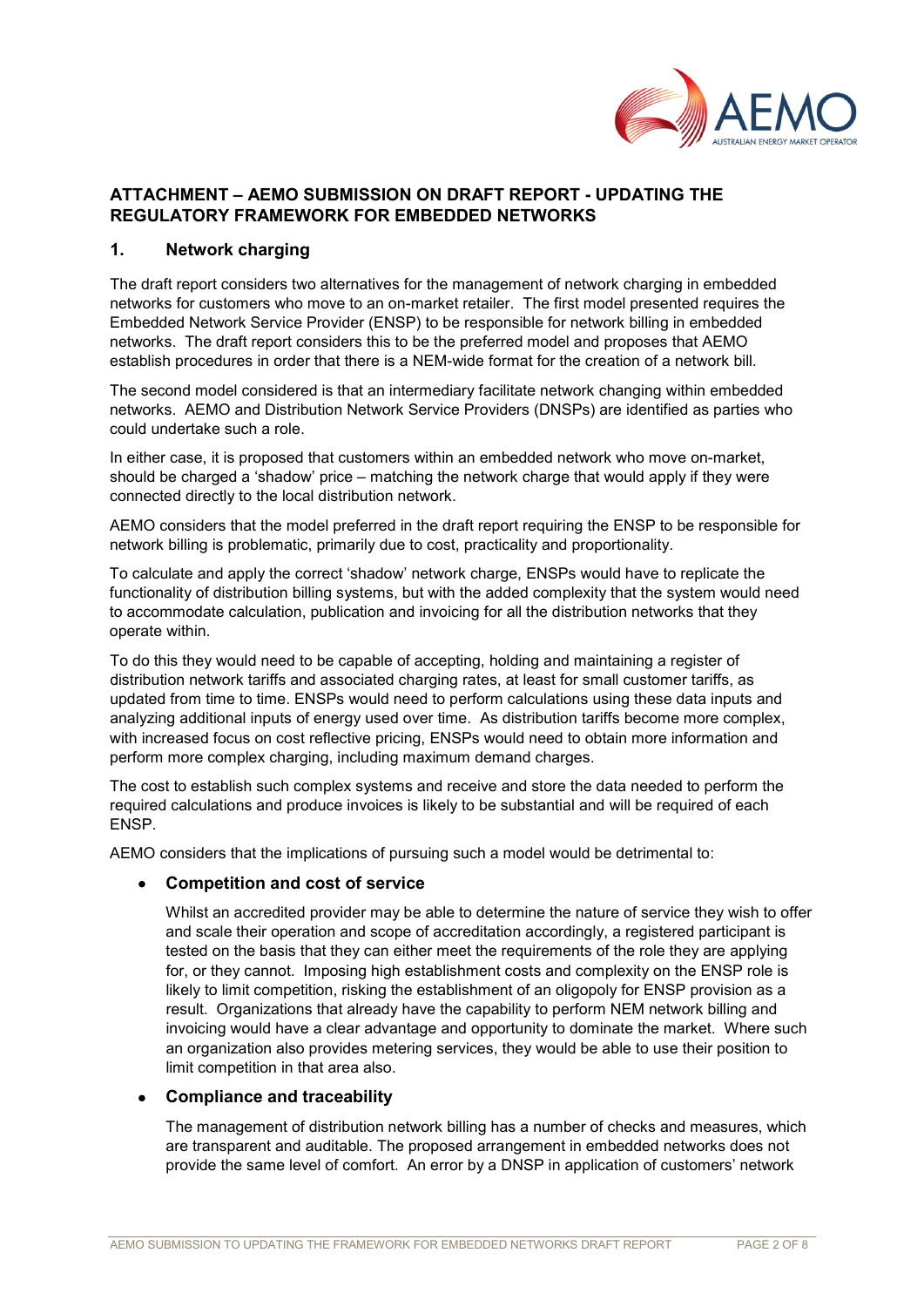

charging is likely to a systematic error, which if not identified by the DNSP itself, is likely to be identified by one of the retailers who are in receipt of that DNSP's bill. If the Australian Energy Regulator (AER) determined to perform an audit of the DNSPs' network billing, all of the data flows and standing data is traceable and auditable.

The calculation of network charges by the ENSP will be largely determined in their own systems based on inputs from a number of other parties. Billing processes and may relate to only a handful of customers per network tariff with any one market retailer. AEMO considers that it will be impractical for the AER to ensure that all ENSPs are audited and that in any case, access to each ENSPs systems would be required to facilitate such an audit. As a result, it is unlikely that there will be any practical validation to ensure that network charges are being applied accurately by ENSPs.

For example:

- $\circ$  For a small customer connection on a distribution network, the Metering Provider (MP) will input the network tariff code (NTC) into AEMO's MSATS system. The DNSP validates this NTC and has the power to correct it if wrongly applied. The DNSP uses the NTC in its own systems to generate the network bill, considering time, energy consumption and other metering data as required to support the complexities of the network charges at the connection point. Billing to retailers is based on the MSATS register of financially responsible market participant (FRMP) for each connection point, which of course may alter over any given billing period.
- $\circ$  For a connection within an embedded network, it is unclear who would be responsible for verifying that the MP has correctly applied the DNSP NTC. AEMO considers that it is unlikely that the DNSP would either wish to or be capable of performing the validation. AEMO considers that the ENSP will be in no better a position than the MP to perform validation, so this check is likely to be missed for embedded network connection points or be otherwise ineffectual.

When calculating each connection point bill, each ENSP will be required to interpret DNSP requirements for network charging and then generate the bill accordingly. They will also have to use the MSATS register to correctly invoice each FRMP for onmarket connection points, accommodating changes to that role at connection points over that billing period. If the DNSP charging requirements are applied incorrectly, and assuming the NTC is correct, the last points of validation are with the retailer and then the customer to dispute their respective bills once they arrive. If the NTC has been incorrectly applied, even if DNSP charging requirements are determined and calculated correctly by the ENSP, the network bill will be incorrect until the metering is replaced by an MP at some point in the future.

#### • **Proportionality**

More generally, the requirements for network charging appear out of proportion with the nature of many embedded networks. It may be reasonable for operators who manage large embedded networks, in particular those that include large numbers of commercial and industrial customers, to appoint an ENSP with the capability to provide this network billing service, as the costs of doing so are likely to be commensurate with the costs of providing embedded network services more generally. It is also reasonable to consider that such an ENSP would also have the capability to invoice and manage its debtors (in this case retailers).

However, embedded networks are diverse in nature and the draft report seeks to expand the scope of what would be considered as an embedded network further. AEMO does not believe that the proposed model could be reasonably applied in the case of a smaller embedded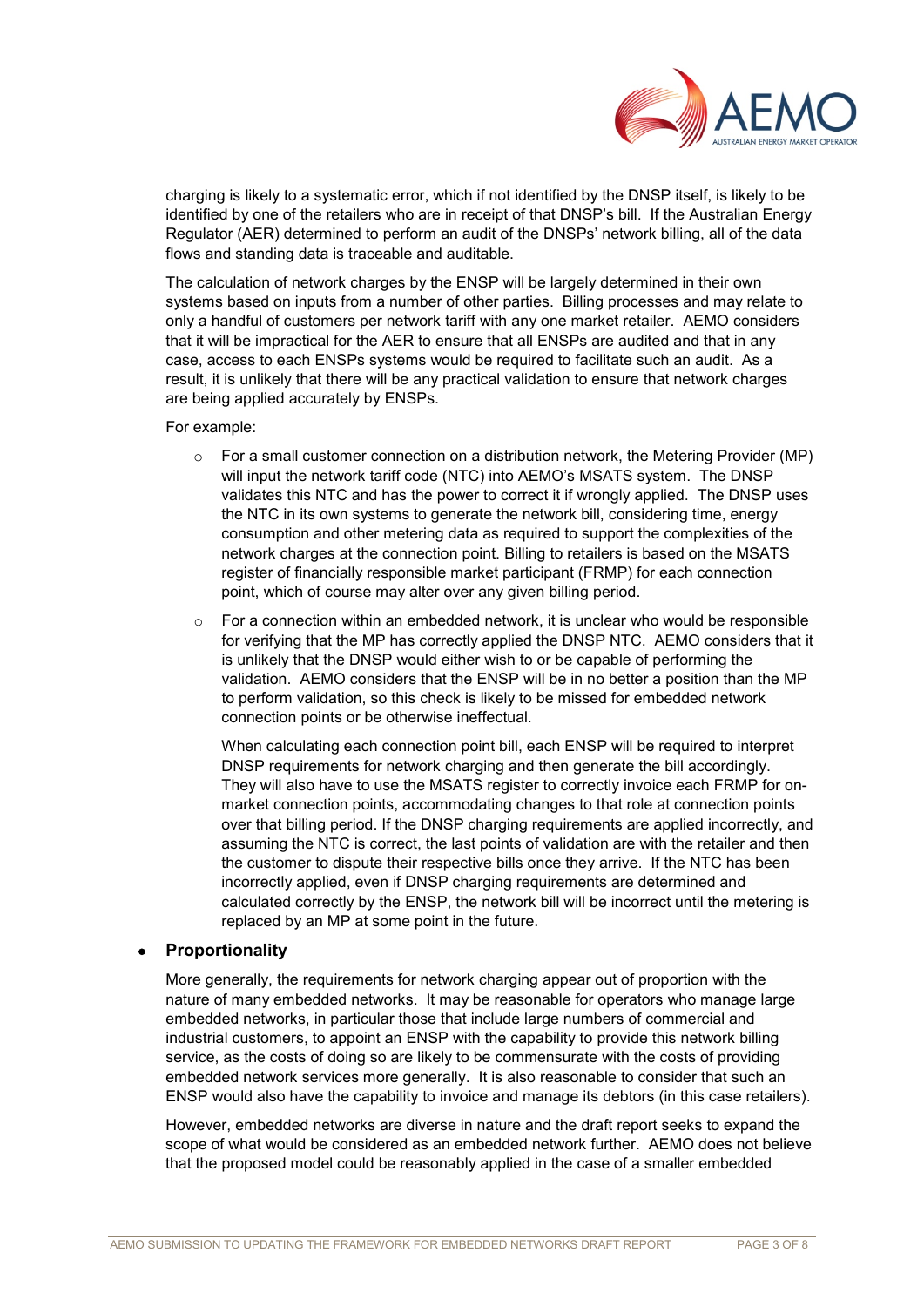

network, such as a small retirement village or single apartment block with, for example, no more than 50 connection points. A smaller ENSP servicing these embedded networks, or the embedded network operator for whom they are working, is likely to become a creditor to retailers. Whilst obligations may be established in market rules that require retailers to pay bills, the onus to ensure network changes are paid will be on the party invoicing the retailer. For the embedded network operator and their ENSP, this could mean chasing multiple retailers for relatively small amounts of money, with any dispute requiring records of invoice delivery, receipt, follow up and response. Potential disputes of this nature appear potentially burdensome on the AER.

AEMO considers that the second model (intermediary facilitating network billing) has advantages over the first and is generally well suited to supporting the framework for embedded networks.

An intermediary, established to coordinate multiple transactions among multiple parties and acting as a trusted data manager, has the potential to reduce the operational and settlement risk for ENSPs and reduce the costs of establishment and registration. This in turn will lower the barriers to entry and establish a framework where a variety of ENSPs can offer services to the market, lowering the overall costs to the customer.

The basic models are presented effectively in Figure 5.2 of the draft report, which highlights one of the benefits – the production of a single invoice to each retailer. The intermediary could perform a full financial clearing function, removing all financial risk from the ENSP, however a simplified intermediary model could retain the production and delivery of a single invoice per retailer and a ledger report per ENSP, which could track and report on cleared and uncleared invoices. This could be supported by new obligations to pay invoices in market rules, as has been proposed under the first model in the draft report. This would reduce ENSPs financial risk and provide transparent reporting on retailer compliance regarding the payment of embedded network charges.

Problems created by the ENSP charging model are resolved under the intermediary model, for example:

- High establishment costs and complexities in system build and design for ENSPs would be largely eliminated, save for one-off registration fees, encouraging a diversity of applicants to support a diverse embedded network market.
- Current Embedded Network Managers (ENMs) could establish a pathway to registration, as ENSP market interface requirements would largely replicate the current ENM model requirements.
- All transactions and invoices would be managed and calculated based on the central market register, with a single 'source of truth'. Options could be explored which enable the intermediary to validate the application of NTC and invoices would be based on charging data uploaded by distributors (i.e. network charging would be transparent and auditable).

AEMO considers that it is well placed to perform an intermediary role and sees this as a natural extension of AEMO's current functions (e.g. wholesale electricity settlement and clearing, standing data and role transfer processes, provider of the B2B platform). AEMO holds much of the data required to perform the function today and this will be expanded following the implementation of the global and 5-minute settlement rules over the next two to three years. For example, the register of NMI Standing Data holds configuration information against each connection point, including the NTC, whether the connection point is within or external to the NEM and which retailer is financially responsible over time. AEMO also considers that a move to an intermediary model for embedded networks may pre-empt the need for such a service to support emerging and future non-traditional trading arrangements in the NEM, and that a move to this model may be inevitable over time.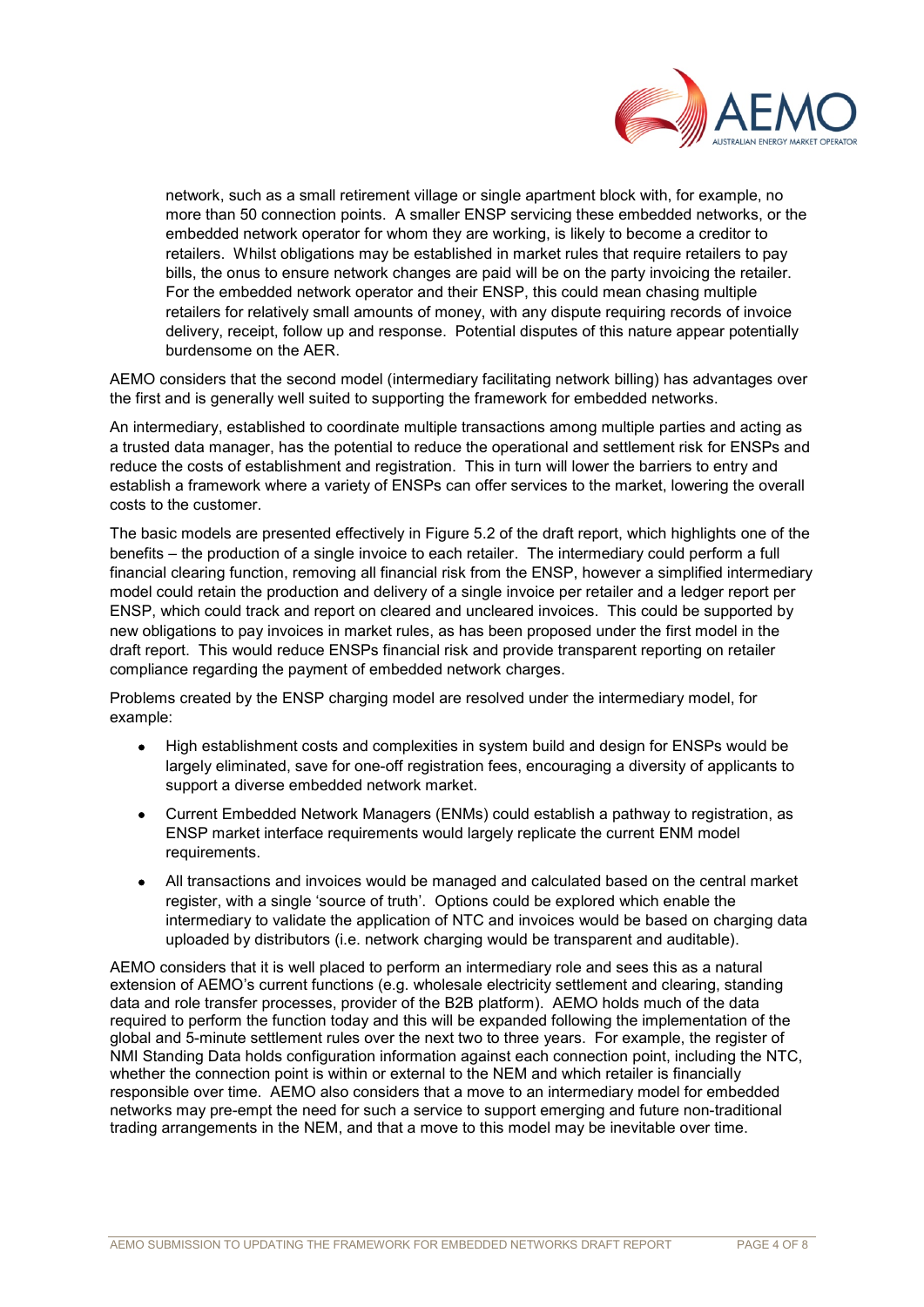

Over the period 2019-21, AEMO is adapting systems and interfaces to deliver requirements for initiatives, such as the recent rule changes regarding energy settlement. Costs of implementing an AEMO intermediary service for embedded networks are likely to be incremental to these broader NEM framework changes if adopted over this period or shortly thereafter.

## **2. Role of the Off-Market Retailer**

The draft report proposes the creation of a new registered participant, in the form of an Off-Market Retailer (OMR). It is proposed that OMR be made visible in MSATS, and that a number of tasks undertaken by on-market retailers, such as the appointment of MC and the provision of data upon request by a customer or their authorised agent, are undertaken by the OMR for off-market connection points in embedded networks.

AEMO notes that there are a very limited set of NER requirements for which OMRs would be 'registered participants' and considers that there is little benefit in having OMRs registered in Chapter 2 of the NER.

The more substantial ENSP role, which like the OMR concept is a party appointed by the embedded network operator, appears better placed to perform the tasks and obligations currently proposed to be assigned to the OMR.

Given that OMRs will be authorised by the AER and presumably listed on an AER public register, the purpose of AEMO separately registering them is unclear, other than potentially to collect appropriate fees if warranted.

AEMO notes that there are now many roles that are accredited (also referred to as registered or listed) by AEMO outside Chapter 2 as their roles are limited to metering or B2B interactions. However, it is becoming more difficult to establish clear principles for differentiation, and the key attributes of a registered participant as opposed to other roles. Should the AEMC determine to maintain the OMR role as proposed in the draft report, AEMO would welcome the development of a consistent set of principles that could provide a basis for participation as a registered participant, or in some other role.

#### **3. Transition**

Once established, the new framework for embedded networks presents an opportunity to consider how to transition current embedded network connection points, in order that the many thousands of customers already connected within embedded networks are provided with equal access to retail competition and other benefits considered in the draft report.

It is important to recognise that current connections should have been provided to customers based on the legislative requirements prevalent at the time of the connection, and in good faith. As a result, embedded network operators will have installed a variety of metering technologies over time. Changes to this equipment ahead of a reasonable period for the embedded network operator to recover its investment is likely to impose additional costs on customers. This financial concern needs to be balanced against the reasonable expectations by any customer that they are being billed accurately, and the benefits of inclusion in the new framework.

For energy, accuracy is as determined by the National Measurement Institute, and for the NEM and the new embedded network framework, compliance with NER accuracy and maintenance programs. Changes to requirements for metering in embedded networks over the last 6 years provide confidence that over that time, metering equipment installed in embedded networks in consistent with the standards for metering installed in the NEM. This means that the installed devices should have been tested for accuracy prior to installation. Accordingly, AEMO considers it reasonable for NEM standard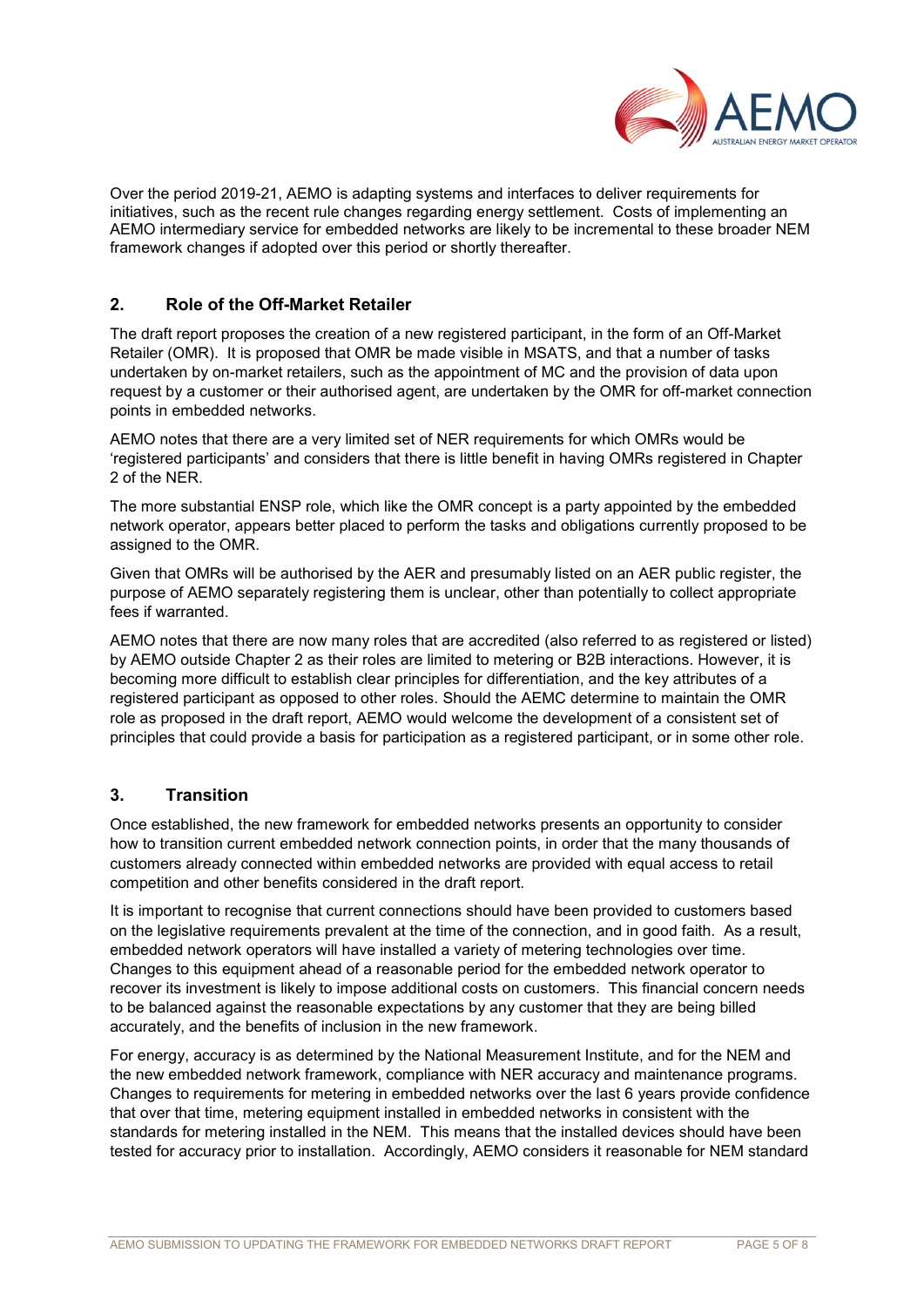

testing and calibration timeframes to be used as a guide to determine a reasonable replacement cycle (e.g. 10-15 years from installation). It may be the case that the installed equipment is fully NEM compliant and that an MP can test and inspect the equipment and certify its compliance with the NER, removing the necessity for device replacement.

AEMO considers it likely that embedded connection points established in 2012 or earlier are unlikely to have metering which is capable of being NEM compliant and in many cases will be installed mounted on DIN-rails (a metal rail of a standard type used for mounting circuit breakers and industrial control equipment inside equipment racks), which is not conducive to simple replacement with current standard NEM compliant metering equipment. Whilst these devices are technically more challenging to replace, AEMO considers that they are less likely to be accurate and that as costs to install would have been relatively low, there is less concern regarding sunk costs.

AEMO has been in regular discussion with technology providers who, in time, are likely to have the capability to provide NEM standard metering devices that may be able to be retrofitted to DIN-rail arrangements. AEMO's initial interest in assessing these technologies was in relation to providing metering solutions for connections in the NEM that are currently unmetered, as identified and considered in the recent rule change for Global Settlements. AEMO considers that it is only a matter of time before these technologies are available to the market and that any rule-based imperative to bring legacy embedded network connections to NEM standards, will encourage this further.

AEMO recommends that the AEMC consider the introduction of a transition period in the NER, within which all embedded network connections are required to transition to the new framework. Such a transition period should be no longer than 15 years, however it should also provide sufficient time for technologies to become available for DIN-rail connected customers to reasonably transition. A transition period of between 5 to 10 years post the effective date of the rule establishing the new framework appears reasonable and would ensure that there is a pathway for all customers to receive the benefits of the framework changes.

## **4. Generation within embedded networks**

AEMO supports the AEMC's proposal to require embedded network operators to register as ENSPs where they connect individual generators that are required to register with AEMO or provide network support. AEMO also suggests that the requirement to register as an ENSP should extend to embedded networks where the aggregate amount of connected generation exceeds a specified threshold, proposed at 5 MW. Aggregations of small generation that together represent the equivalent of a significant power plant concentrated in a local area are increasingly prevalent. The challenges of non-visibility and non-controllability of this generation have been discussed in other forums and initiatives are under way to tackle them. However, these issues may be exacerbated where these volumes of smaller generation are connected within exempt networks where the operator has no direct regulatory obligations relating to power system security.

As the AEMC notes in section 6.6 of its draft report, further consideration is needed of the way in which the NER should apply to the connection and ongoing operation of significant generation within embedded networks. Similar issues also arise in relation to exempt transmission systems, which will also need to be addressed.

In particular, as indicated in the draft report, registered generators must comply with technical performance requirements designed to ensure that their plant does not adversely impact on quality of supply to other network users or, importantly from AEMO's perspective, on the security of the power system. They may also be required to fund, or establish and maintain, system strength remediation measures where their connection results in system strength falling below acceptable limits.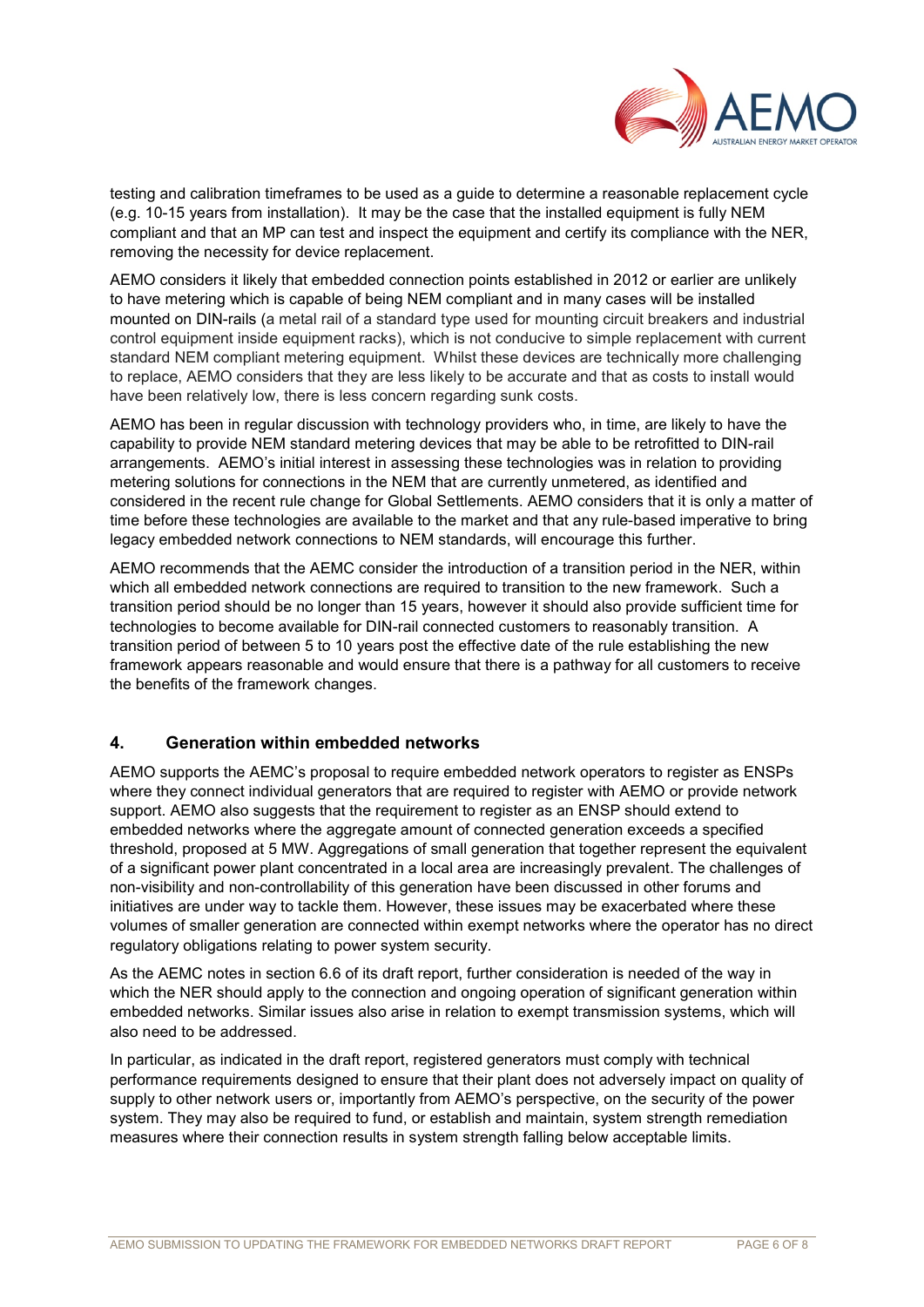

These are key tools for AEMO to manage power system security as generator connections increase at a rapid pace, frequently asynchronous generation in weaker parts of the grid. From a power system security perspective, it makes no difference whether those generators are connected to an embedded network or within a regulated distribution network. From a regulatory perspective, however, the technical requirements for each plant are established between AEMO, the connecting network service provider and the connection applicant as part of the connection process set out in Part A of Chapter 5 of the NER. Since that process does not currently apply to exempt transmission or distribution system operators, there is a regulatory gap with no clear path to establish enforceable performance obligations.

For the proposed new category of registered ENSPs, it will be critical to carefully consider how to apply connection requirements that incorporate the Chapter 5 processes for determining performance standards and undertaking appropriate system strength assessments.

AEMO will continue to work closely with the AEMC to develop an appropriate framework under which these requirements will be established for registered generators within embedded networks and other exempt systems.

#### **5. Drafting suggestions**

AEMO has identified a number of areas of the proposed legal drafting changes that may require correction or clarification. These are set out in the table below for the AEMC's consideration.

| <b>National Electricity Law</b>   |                                                                                                                                                                                                                                                                                                                                                                                                                                                                                                                                                                                                                                                                                                                                                                                                                                                                                                                        |  |
|-----------------------------------|------------------------------------------------------------------------------------------------------------------------------------------------------------------------------------------------------------------------------------------------------------------------------------------------------------------------------------------------------------------------------------------------------------------------------------------------------------------------------------------------------------------------------------------------------------------------------------------------------------------------------------------------------------------------------------------------------------------------------------------------------------------------------------------------------------------------------------------------------------------------------------------------------------------------|--|
| <b>Section</b>                    | <b>Comment</b>                                                                                                                                                                                                                                                                                                                                                                                                                                                                                                                                                                                                                                                                                                                                                                                                                                                                                                         |  |
| $2(1)$ (Table<br>1a)              | Consider renaming the proposed new definition 'exempt network operator' an 'exempt system<br>operator' to be consistent with all transmission and distribution asset exemption possibilities<br>contemplated by the NER. In particular this change would adequately capture dedicated<br>connection assets which, although they are defined in the NER not to be 'networks', are able to<br>apply for AER exemption from the requirement to register.                                                                                                                                                                                                                                                                                                                                                                                                                                                                  |  |
| $2(1)$ (Table<br>1a)              | The second limb of the new definition of 'distribution system operator' should refer to 'an<br>exempt network (system) operator in respect of a distribution system'.                                                                                                                                                                                                                                                                                                                                                                                                                                                                                                                                                                                                                                                                                                                                                  |  |
| 13(4) (Table<br>1c)               | The proposed replacement section will need to apply in respect of exempt transmission<br>systems as well as distribution systems.                                                                                                                                                                                                                                                                                                                                                                                                                                                                                                                                                                                                                                                                                                                                                                                      |  |
| <b>National Electricity Rules</b> |                                                                                                                                                                                                                                                                                                                                                                                                                                                                                                                                                                                                                                                                                                                                                                                                                                                                                                                        |  |
| <b>Clause</b>                     | <b>Comment</b>                                                                                                                                                                                                                                                                                                                                                                                                                                                                                                                                                                                                                                                                                                                                                                                                                                                                                                         |  |
| Ch <sub>2</sub><br>Heading        | Consider amending the revised heading to 'Registration and Exemptions', since the chapter<br>also covers generator as well as network exemptions.                                                                                                                                                                                                                                                                                                                                                                                                                                                                                                                                                                                                                                                                                                                                                                      |  |
| 2.3.4(i)                          | Clause 2.3.4(i) requires the OMR to classify the parent connection point as a market<br>load. However, the OMR is only related to child connections within an embedded network<br>according to the Chapter 10 definition. As a result, the clause as it stands is not correct; the<br>OMR does not have a market role at the parent connection point and only a Market Customer<br>is eligible to classify market loads. We suggest the intent could be addressed by instead<br>making appropriate amendments to clause 2.3.4(a), for example:<br>(a) If electricity, supplied through the national grid to any person connected at a<br>connection point other than an off-market connection point, is purchased other than<br>from the Local Retailer the that load at that connection point may must be classified<br>by that person or, with the consent of that person, by some other person as a market<br>load. |  |
| 2.5.1(d)                          | It no longer seems necessary or appropriate to contemplate exemptions for an otherwise<br>registered transmission or distribution system operator from Chapter 5, or at least not only<br>Chapter 5 and not necessarily all of Chapter 5. AEMO suggests a preferable approach would<br>be to remove the power for the AER to exempt a participant from compliance with any<br>particular part of the rules, leaving the alternatives of:                                                                                                                                                                                                                                                                                                                                                                                                                                                                               |  |
|                                   | registration with full compliance subject to any participant derogations under chapter 8A; or                                                                                                                                                                                                                                                                                                                                                                                                                                                                                                                                                                                                                                                                                                                                                                                                                          |  |